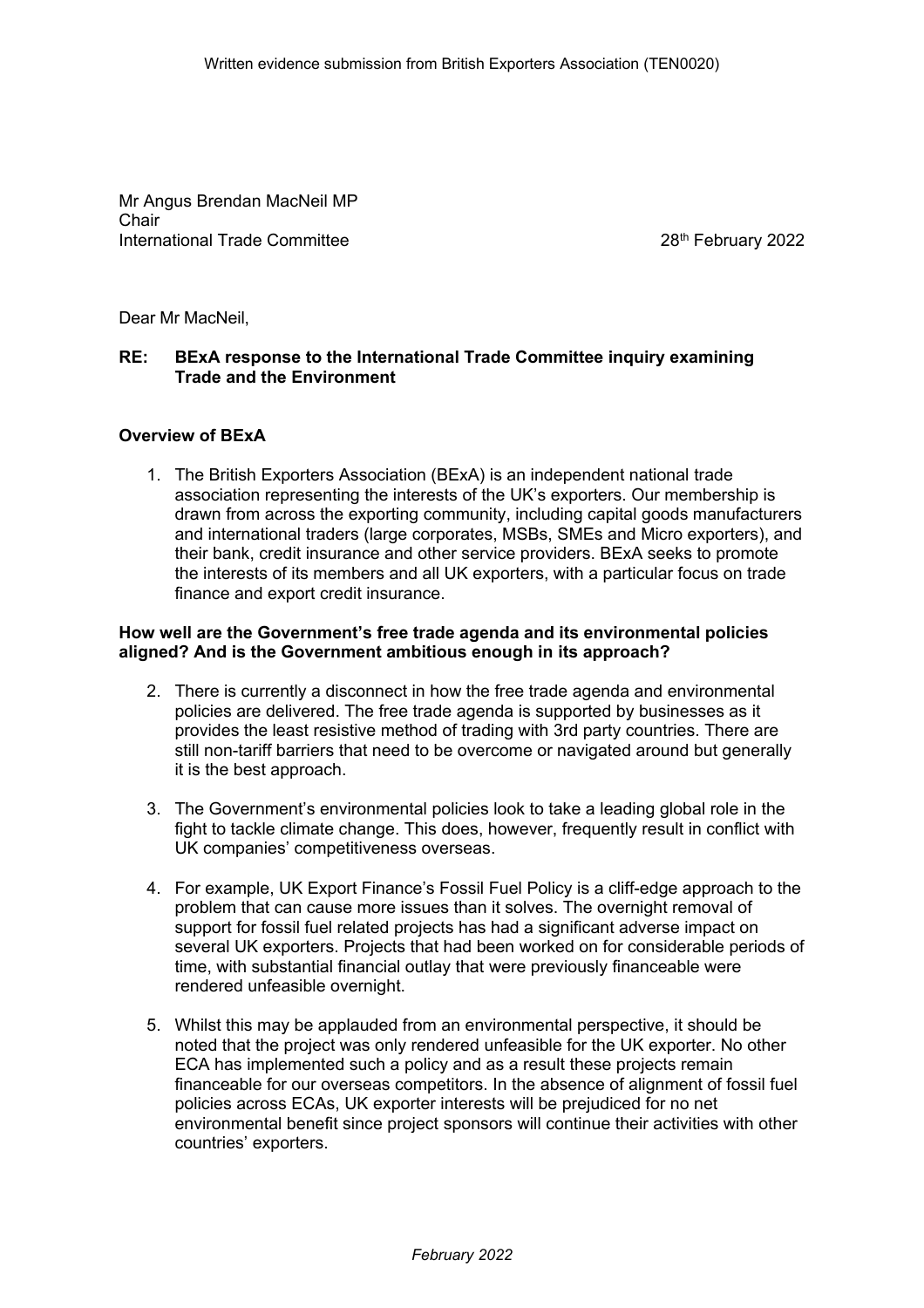Written evidence submission from British Exporters Association (TEN0020) **To what extent have the Department for International Trade and UK Export Finance changed their working practices in order to bring together the Government's environment and trade policies?** 

- 6. The answer to the previous question covers the unintended consequences of UKEF's Fossil Fuel Policy. UK businesses are well aware of the need to transition to net zero, with many having published their journeys towards their own targets, however the indisputable fact is that this transition will take time. The implementation of a UKEF Fossil Fuel policy should have been aligned with the UK's own transition target to net zero and not jumped ahead of it.
- 7. A tapered approach that links to the UK exporter's own transition journey, with rewards for greener solutions would have a far greater impact on reducing global emissions than the current policy. A more nuanced approach, as opposed to the cliff edge of the current policy, could transform it into one that works for both business and the environment.
- 8. On a more positive note, UKEF's statutory powers that allow support for exporters rather than a specific export give UKEF tremendous flexibility when it comes to the products they provide for UK exporters. Their new EDG (Export Development Guarantee) and GEF (General Export Facility) have provided UK exporters with much needed access to capital during recent challenging economic conditions. These products will continue to provide an extremely valuable funding option to UK businesses as we emerge from the current COVID crisis. There are improvements that could be made to the GEF to enhance its availability to the smaller exporters, as it is often made uneconomical by the funding bank's security requirements.

## **What might be the impacts of measures introduced by the UK's trading partners designed to reduce reliance on carbon-intensive fossil fuels – for example carbon border adjustment mechanisms – on UK trade? And what could a UK carbon border adjustment mechanism mean for its imports and exports?**

- 9. The theory of the proposed Carbon Border Adjustment Mechanism is sound in so far as it seeks to protect the environment from producers in markets which fail to recognise the cost of carbon and its environmental impact. Avoiding carbon leakage is a noble aim.
- 10. Members have, however, expressed concern that its implementation may present little more than a trading or arbitrage opportunity for third parties to profit from. A key issue is the assessment methodology for the true cost of carbon and that UK exporters may be prejudiced if the adjustment mechanism is skewed to protect the interests of trading partners' member states.
- 11. Were the UK to implement a similar regime, it should ensure equivalence with trading partners' schemes and have robust, independent oversight of overseas suppliers' carbon cost claims in their supply chains.

**What are the benefits and costs of the UK's approach to environmental and climate change commitments in free trade negotiations to date? And to what extent might the inclusion of Investor-State Dispute Settlement clauses in free trade agreements affect the UK's climate change policies?** 

12. The UK's approach to date in FTA negotiation appears to have been to copy/paste the bulk of prior arrangements without specific integration of the UK's own Net Zero Strategy policies. Separately, it is vital to recognise the developmental impact of global trade and that a one-size-fits-all approach to FTAs and environmental/climate change commitments will not align with the UK's equally important developmental commitments to the less industrialised nations.